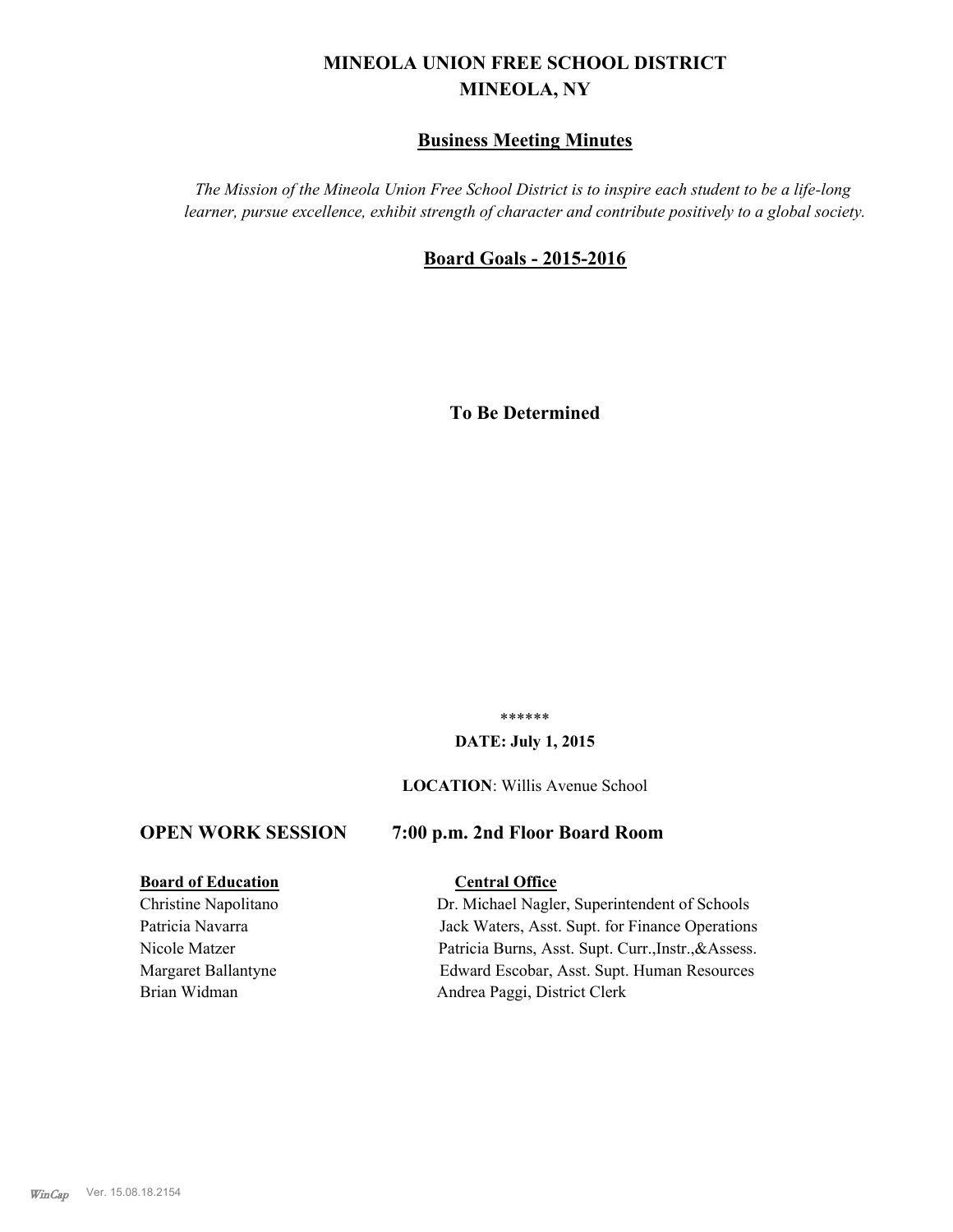# **A. Call to Order- 7:20pm B. Pledge of Allegiance C. Reading of Mission D. Moment of Silent Meditation**

# **E. Dais & Visitor Introductions**

Absent: Patricia Navarra is currently overseas with her students.

# **F. High School Student Organization Report**

There will be no Student Organization report until school is back in session.

# **G. BOE Reports**

# **a. Comments from Board Trustees**

Brian Widman thanked the community for electing him and he stated that he will try to do his best for the students and the school district.

Margaret Ballantyne thanked Brian and Chris for running to serve as Board members. She also congratulated Christine and Pat on their new roles as president and vice president. Dr. Ballantyne attended the 7th grade Moving -up ceremony and the High School Graduation. She enjoyed celebrating the students and their achievements. Dr. Ballantyne noted that as she watched the students during the ceremony they truly demonstrated the mission of the district and support one another. She stated that they are all amazing and kind. Dr. Ballantyne wished the community a Happy 4th.

Nicole Matzer wished everyone a happy summer and thanked all of the parent volunteers for their work throughout the year. She also thanked the teachers and staff for a great year. Ms. Matzer congratulated the graduates and welcomed Dr. Smith as the new principal of the High School. Ms. Matzer also welcomed Brian Widman and Ed Escobar to their new roles at the Board meetings. Finally, Ms. Matzer stated that she would like to thank Artie Barnett for his service on the Board.

# **b. Comments from Board President**

Christine Napolitano thanked the community for electing her and stated that it is an honor and a privilege. Ms. Napolitano feels that it will be a great year and there is good energy. Ms. Napolitano attended the graduation and stated that it was very enjoyable. She felt that it was nice to share the stage with Ed Escobar for his final ceremony as principal.

# **c. Comments from Superintendent**

Dr. Nagler started by stating that this is his 17th year in the district and his 7th year as Superintendent. He welcomed Brian and Ed to the Board meeting. At the graduation, Dr. Nagler stated that he was under a lot of pressure to give a "great" speech by the class advisor. He was happy to share the stage with Ed Escobar as he gave his final speech as High School Principal. Dr. Nagler updated the Board on the search for a new dean of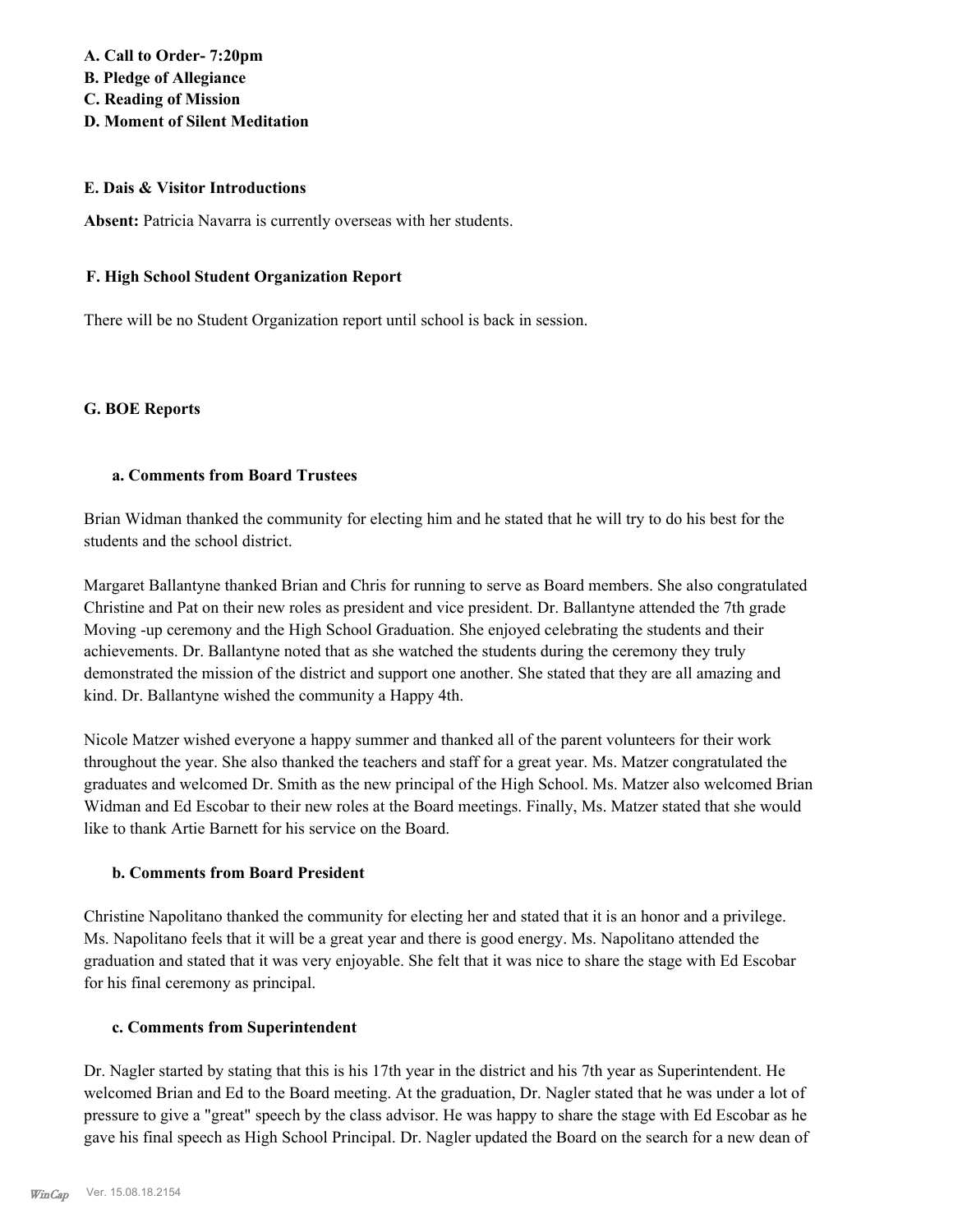discipline and assistant principal. He stated that there were many candidates and he will start meeting with the finalists tomorrow. Dr. Nagler thanked the Board for their patience with this agenda. There are many items due to the fact that there is not another meeting until August 6th. The Superintendent stated that he had certificates for the Board members who were recognized by the NYSSBA. Margaret Ballantyne was awarded "Rookie of the Year"; Christine Napolitano and Nicole Matzer were given the "Board Excellence Award". Dr. Nagler was proud to present these well deserved awards. Dr. Nagler reported that he received an invitation to the Nassau County IDA hearing to be held at the Village Hall on July 13th at 10:00 am. He will attend to represent the Board and to voice their opposition. He added that as part of the "Big Ugly" just passed the State recognized that PILOTs are a problem and is going to do something about them. Ms. Napolitano commented that it is ironic that Mr. Barnett is not here for this change in legislation. She stated that it is good news but she is cautiously optimistic.

Dr. Nagler stated that the district has entered an agreement with Queensboro. It will be a dual enrollment in which students will complete both High School and college coursework. They will be offering Robotics which will be approved for four college credits. The goal is for students to get as many credits as possible. Dr. Ballantyne stated that she is very excited about this partnership. She added that all CUNY units are accepted at any other CUNY unit. This opens up many opportunities for students. Dr. Nagler added that Dr. Ballantyne is a professor in the CUNY system.

# **H. Old Business**

Ms. Napolitano asked for the status on the building projects. Dr. Nagler stated that the HVAC project is well underway at Hampton and Meadow. Also at Hampton Street, there is asbestos removal taking place. He added that the asbestos is just in the caulking around the windows. Dr. Nagler stated that tonight we will be awarding bids for masonry and windows. Dr. Ballantyne asked for an update on teacher openings and Dr. Nagler stated that there are two positions left to fill. Interviews have been scheduled for tomorrow and next Wednesday. There was no additional old business.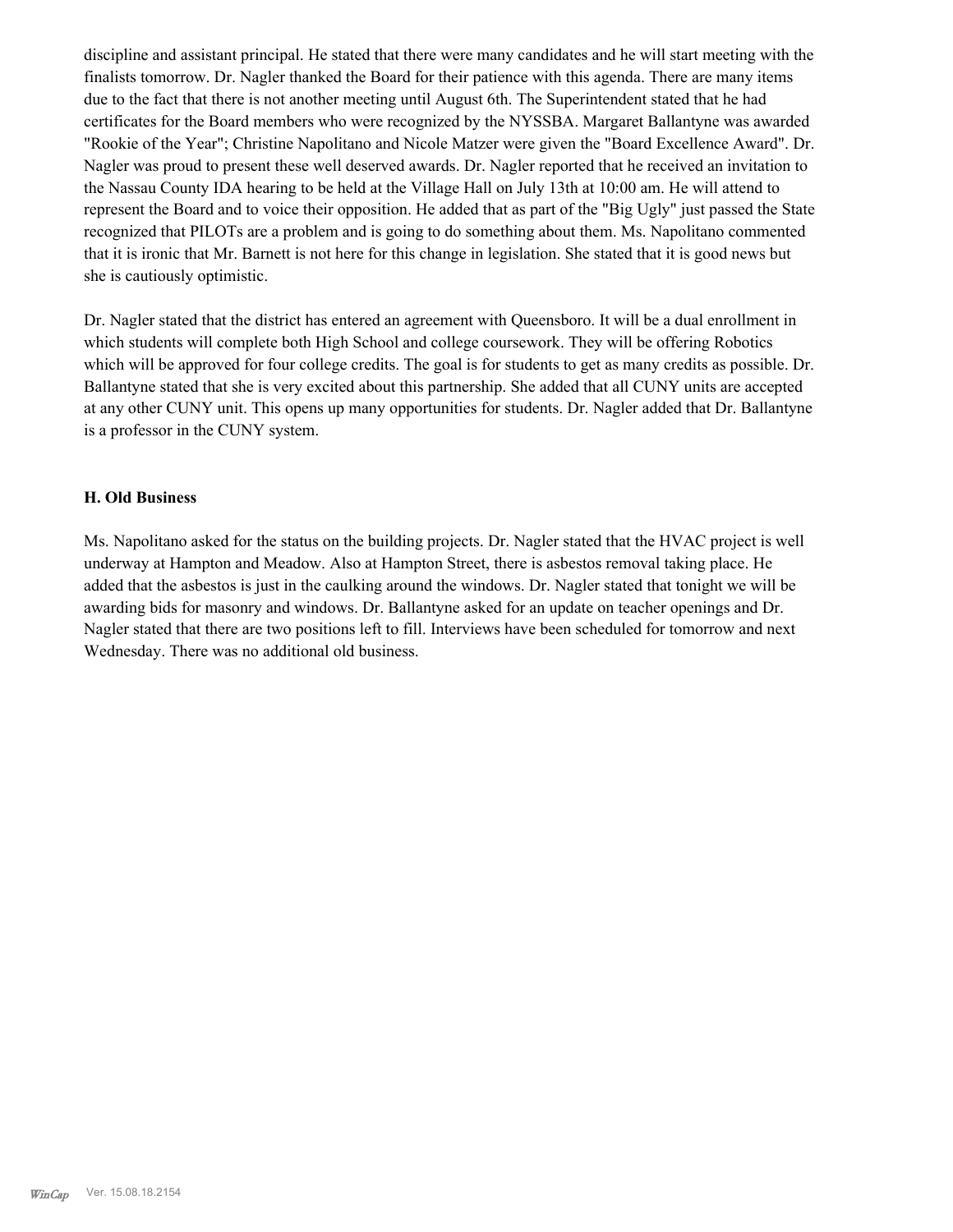# **Approval of Apple Lease**

**RESOLUTION # 3 - WHEREAS**, the Board of Education of the Mineola Union Free School District desires to enter into a lease-purchase agreement for instructional equipment with Apple Inc. for the acquisition of some 1,100 iPads, in accordance with section 1725-a of the Education Law;

**THEREFORE, BE IT RESOLVED THAT** the Board of Education of the Mineola Union Free School District hereby authorizes and approves the Master Lease Purchase Agreement with Apple Inc. and all Exhibits, Schedules and Addenda thereto ("Agreement"), pursuant to section 1725-a of the Education Law; and

**BE IT FURTHER RESOLVED THAT**, upon receipt of the Commissioner of Education's written approval of the said lease-purchase agreement, the Board of Education authorizes the Superintendent of Schools to execute the Agreement on behalf of the Board and to execute such additional documents required to be delivered in connection with said Agreement.

**Motion:** Brian Widman **Second:** Margaret Ballantyne

Discussion: The district will enter into this lease-purchase directly with Apple due to the fact that their interest rates are lower than going through BOCES. According to Dr. Nagler, after this purchase, every child will have an I pad. There was no further discussion.

| Yes: | Brian Widman         | No: | <b>None</b> |
|------|----------------------|-----|-------------|
|      | Margaret Ballantyne  |     |             |
|      | Nicole Matzer        |     |             |
|      | Christine Napolitano |     |             |

**Passed:** Yes

# **Approval of AMSA MOA**

**RESOLUTION # 4 - BE IT RESOLVED** that the Board of Education approves the AMSA MOA between the Mineola UFSD and the Association of Mineola School Administrators, dated May 29, 2015, creating a new position- Dean of Discipline.

**Motion:** Nicole Matzer **Second:** Margaret Ballantyne

Discussion: This agreement recognizes that the Dean of Discipline is an administrator.

| Yes: | Brian Widman        | No: | None |
|------|---------------------|-----|------|
|      | Margaret Ballantyne |     |      |
|      | Nicole Matzer       |     |      |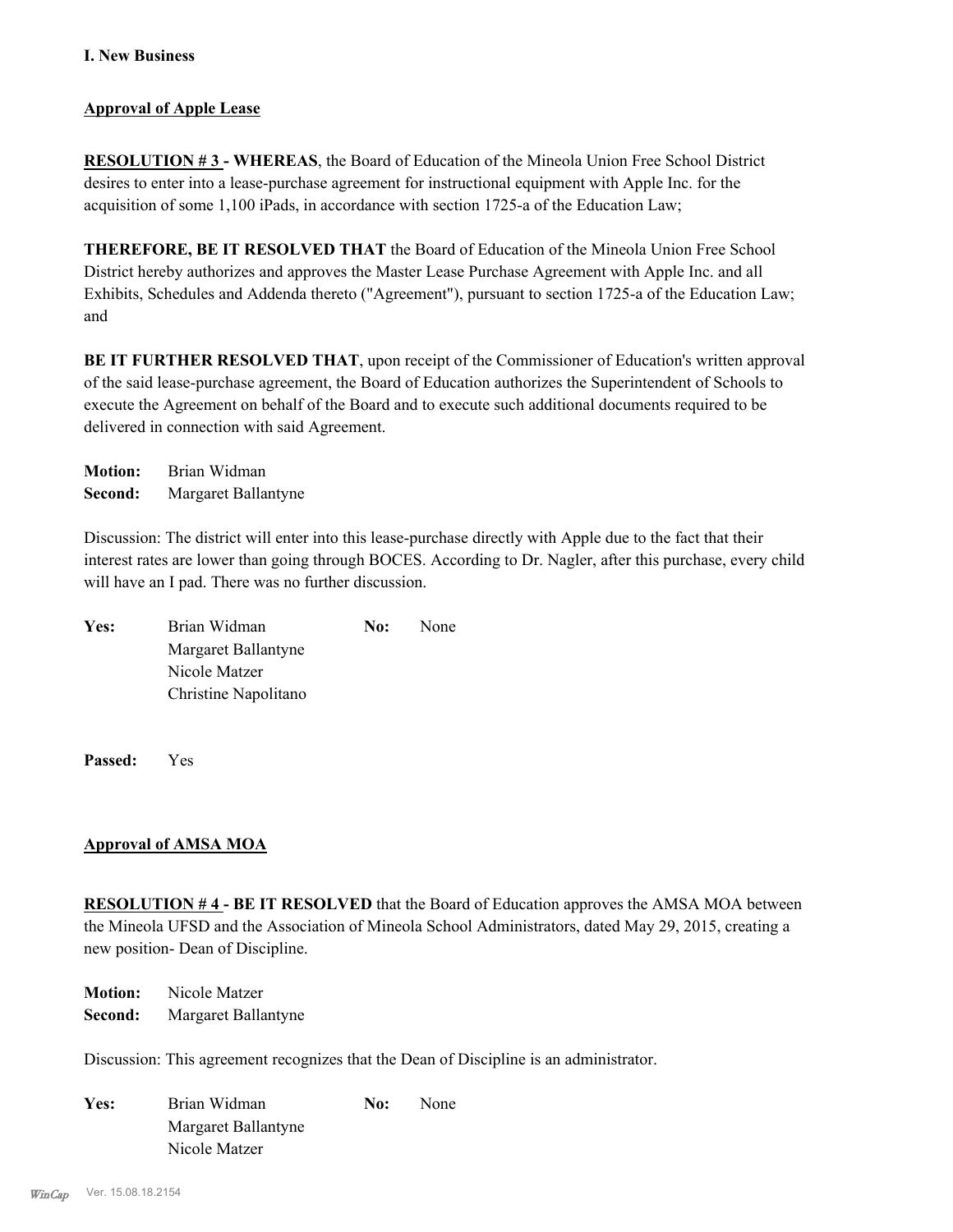**Passed:** Yes

# **Amend Previously Adopted Motion**

**RESOLUTION # 5- BE IT RESOLVED** that the Board of Education hereby amends it a previously adopted motion dated April 23, 2015 abolishing the position of School Business administrator effective June 30, 2015, amending the effective date of the abolition of said position to September 30, 2015, and be it further

**RESOLVED** that the Superintendent of Schools is authorized to execute an employment contract with Maureen Judge to serve as School Business Administrator from July 1. 2015 to September 30, 2015 upon the terms authorized by the Board as set forth therein.

**Motion:** Nicole Matzer **Second:** Brian Widman

Discussion: The Superintendent explained that upon the recommendation of the auditors, the position of School Business Administrator has been extended until the books are closed. There was no additional discussion.

| Yes: | Brian Widman         | No: | <b>None</b> |
|------|----------------------|-----|-------------|
|      | Margaret Ballantyne  |     |             |
|      | Nicole Matzer        |     |             |
|      | Christine Napolitano |     |             |

**Passed:** Yes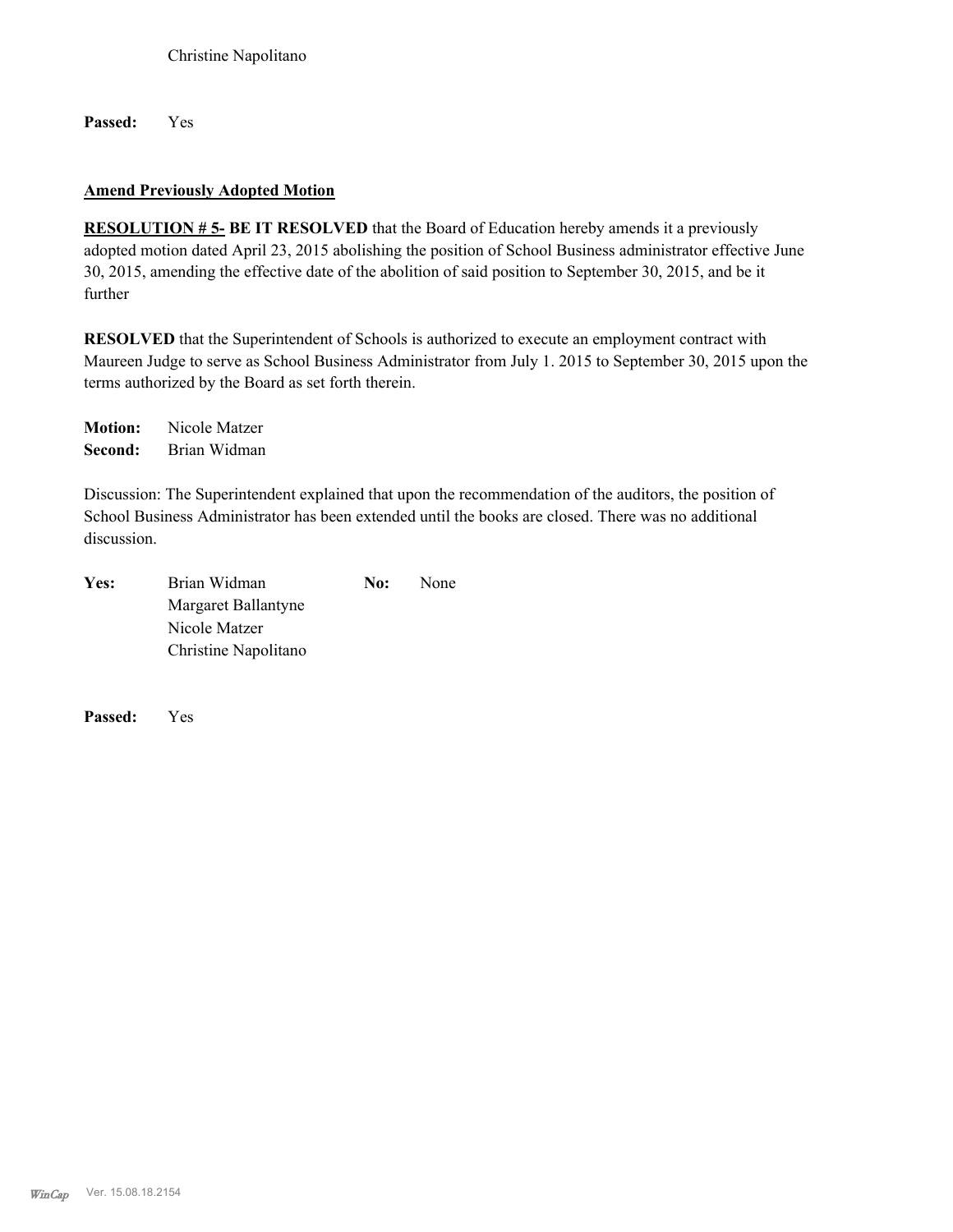# **J. Consensus Agenda**

**RESOLUTION # 6- BE IT RESOLVED** that the Board of Education approves the consensus agenda items J.1.a. through J.7.b.4., as presented.

**Motion:** Nicole Matzer **Second:** Margaret Ballantyne

Discussion: Dr. Nagler stated that there are a few items on the consensus agenda that need to be amended:

**Item J.2.19**: states salary: .5 equaling \$29,353- it should be: **.6 equaling \$35,224 Item J.2.f.1.**; states: .5 of permanent substitute teacher rate of pay, \$50; it should state: **.4 of permanent substitute teacher rate of pay, \$40.**

There is also a **walk-on item** to the consensus agenda (this information was made available to the public on the information table):

# **Add: 5. Civil Service**

# **a. Appointments**

**6.** That the Board of Education approves the appointment of Gloria Romero, to the position of part time Teacher Aide for the Tech Department, effective July 1, 2015 through August 31, 2015. Salary is \$14.16 per hour on Step 2.

A motion was made to amend the consensus agenda. Motion: Margaret Ballantyne and Second: Nicole Matzer The Board was polled and all were in favor and the motion passed.

Ms. Napolitano asked if there were any comments or discussions of the amended consensus agenda. Dr. Nagler stated that there is a tenure appointment for Nicole Moriarty tonight and he asked Edward Escobar to make some comments. Mr. Escobar stated that Dr. Moriarty has been at the High School for ten years. He described her as a very intelligent, innovative woman and a very creative teacher. Mr. Escobar stated that Nicole has grown professionally and this will be her 2nd tenure. He believes that she will do wonderful things and will always have the students' best interest at heart. Dr. Nagler then said a few words in Nicole's behalf. He described her as a go to person, who is never satisfied and always wants the next thing. This will be her 2nd tenure and she is currently back in school studying for a new degree in ELL. Dr. Nagler stated that she will be on a special assignment for K-12 ELL initiative. He is proud to recommend her for tenure.

There were no further discussions/comments, so the Board was polled on amended Resolution #6.

| Yes: | Brian Widman         | No: | <b>None</b> |
|------|----------------------|-----|-------------|
|      | Margaret Ballantyne  |     |             |
|      | Nicole Matzer        |     |             |
|      | Christine Napolitano |     |             |

**Passed:** Yes

# 1. **Accepting of Minutes**

That the Board of Education accepts the minutes of the April 23, 2015 Business Meeting, the May 7, 2015 Budget Hearing/ Workshop Meeting, the May 19, 2015 Business Meeting and the May 19, 2015 Election Results as presented. a.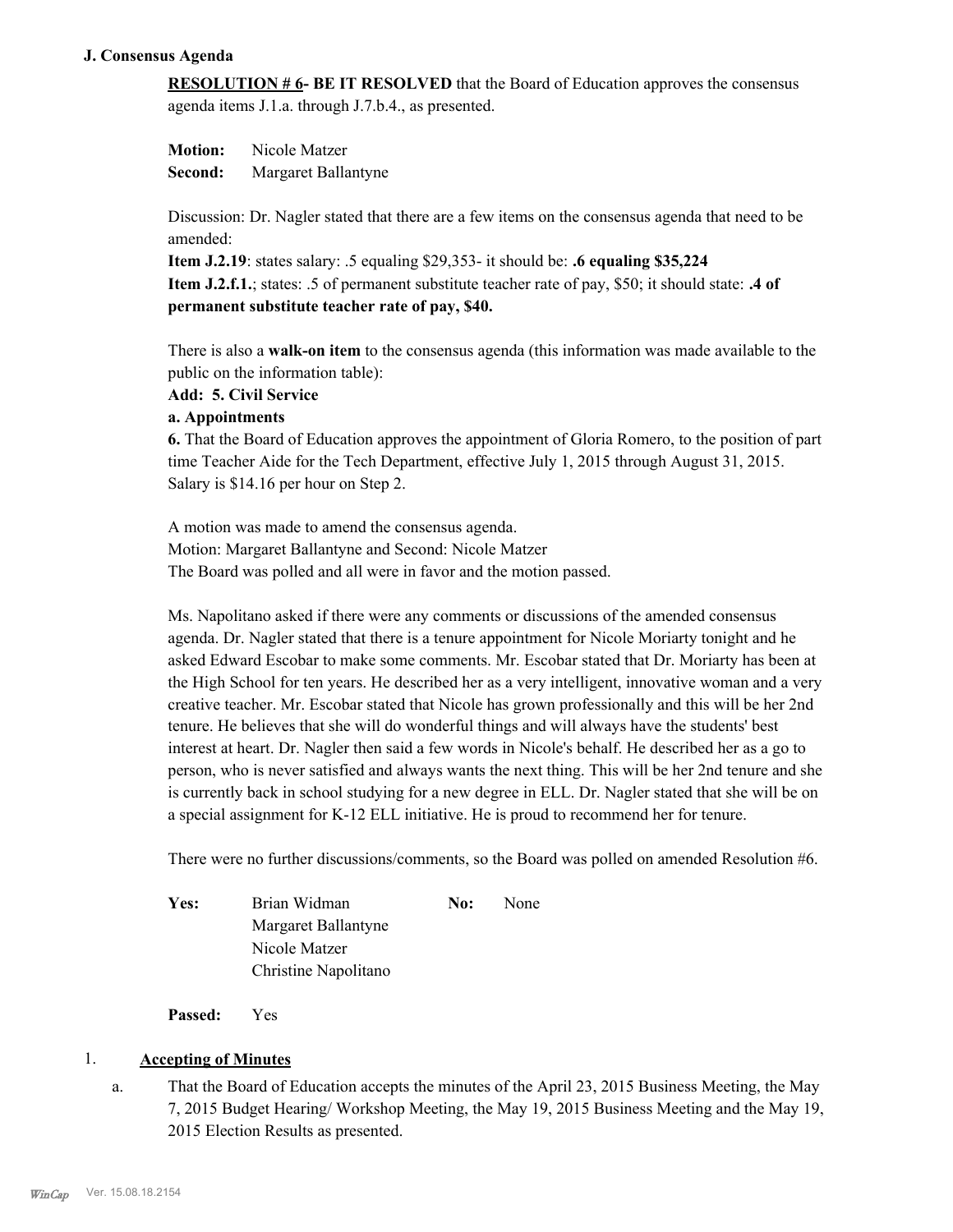# 2. **Instruction**

- a. Resignation(s)
- That the Board of Education accepts the resignation of Jennie Fahey, Instructional Leader-STEM at Mineola High School, effective June 30, 2015. 1.
- b. Leave(s) of Absence/Personal
- That the Board of Education grants a request to Nicole Moriarty, for an unpaid Leave of Absence from her full time (1.0) High School Assistant Principal position, due to personal reasons, starting July 1, 2015. 1.
- c. Leave(s) of Absence/Child Rearing
- That the Board of Education grants a request to Maureen Wojis-Reyhanian, for a Leave of Absence, for child-rearing purposes, using accumulated sick days, starting approximately August 25, 2015. 1.
- That the Board of Education grants a request to Luciana Tuman, for a Leave of Absence, for childrearing purposes, using accumulated sick days, starting approximately November 8, 2015. 2.
- d. Appointments Instruction
- That the Board of Education approves the appointment of Gregory Mayo, to the position of Probationary Health(.6)/Physical Education(.4) Teacher, effective September 1, 2015. Salary: BA, Step 1, \$58,706. Probationary Period: September 1, 2015 to August 31, 2019. 1.
- That the Board of Education approves the appointment of Jennifer Dralle-Moreano, to the position of Probationary Library Media Specialist, effective September 1, 2015. Salary: MA, Step 1, \$68,282. Probationary Period: September 1, 2015 to August 31, 2019. 2.
- That the Board of Education approves the appointment of Katheryne Morales, to the position of Probationary Elementary Teacher with Bilingual Education Extension certification, effective September 1, 2015. Salary: MA+20, Step 2, \$74,317. Probationary Period: September 1, 2015 to August 31, 2018. 3.
- That the Board of Education approves the appointment of Nicholas Tonini, to the position of parttime (.6) Physical Education Teacher, effective September 1, 2015 to June 30, 2016. Salary: .6 of BA, Step 1, \$58,706 equaling \$35,224. 4.
- That the Board of Education approves the appointment of Lindsay Audiino, to the position of Probationary ELA(.6)/Special Education(.4) Teacher, effective September 1, 2015. Salary: MA, Step 1, \$68,282. Probationary Period: September 1, 2015 to August 31, 2019. 5.
- That the Board of Education approves the appointment of Meagan Lyons, to the position of Leave Replacement Elementary Teacher for Lisa Fiocco, effective September 1, 2015 to June 30, 2016. Salary: BA, Step 1, \$58,706. 6.
- That the Board of Education approves the appointment of Melissa Fusco, to the position of Probationary Mathematics Teacher, effective September 1, 2015. Salary: MA, Step 1, \$68,282. Probationary Period: September 1, 2015 to August 31, 2019. 7.
- That the Board of Education approves the appointment of Stacey Madden, to the position of Probationary Math(.6)/Special Education(.4) Teacher, effective September 1, 2015. Salary: BA, Step 1, \$58,706. Probationary Period: September 1, 2015 to August 31, 2019. 8.
- That the Board of Education approves the appointment of Dana McDonough, to the position of Probationary Elementary Teacher, effective September 1, 2015. Salary: MA, Step 1, \$68,282. Probationary Period: September 1, 2015 to August 31, 2019. 9.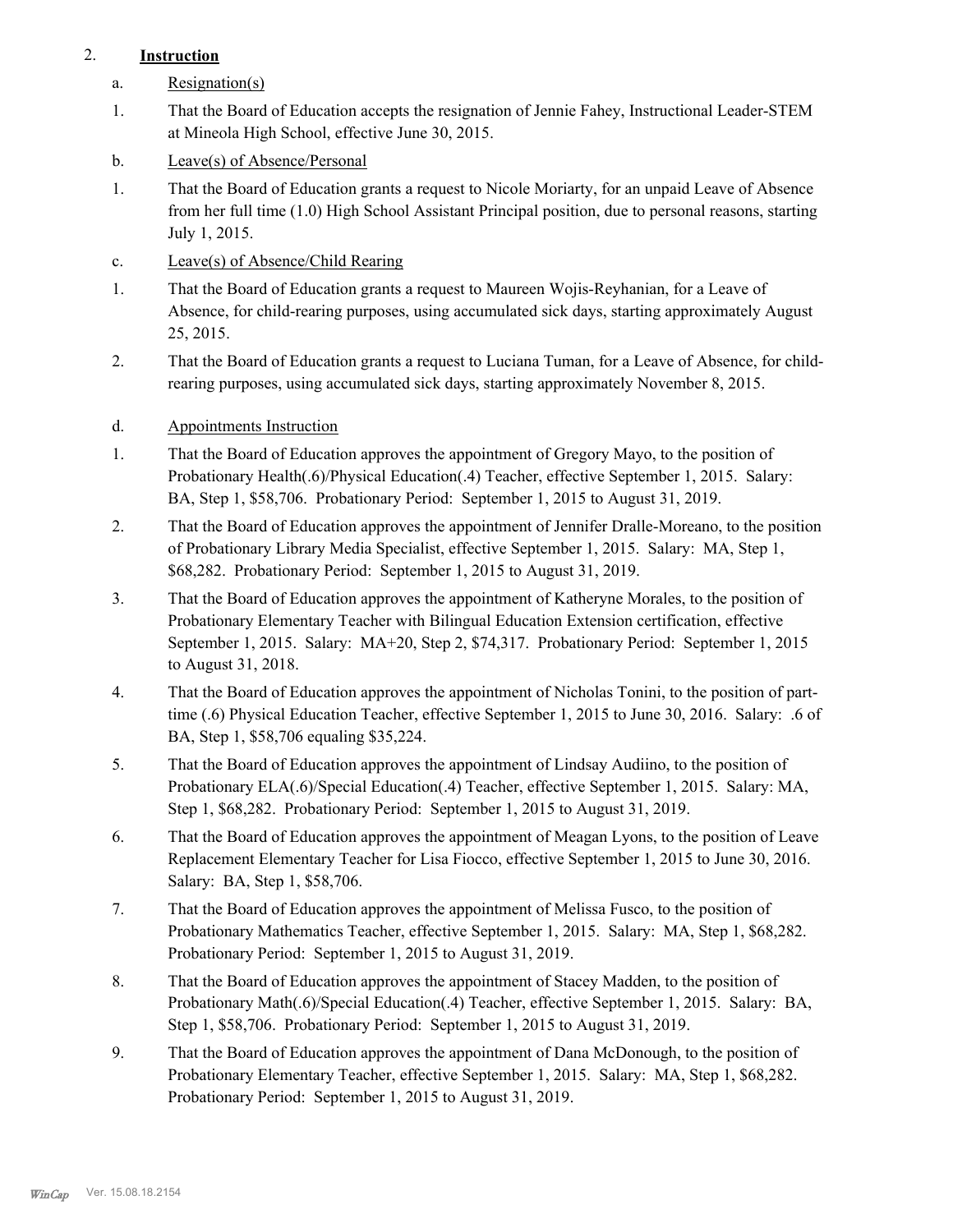- That the Board of Education approves the appointment of Lisa Krawciw, to the position of Leave Replacement Elementary Teacher for Lisa Balogh-Richards, effective September 1, 2015 to June 30, 2016. Salary: MA, Step 1, \$68,282. 10.
- That the Board of Education approves the appointment of John Fretz, to the position of Probationary Social Studies(.6)/Special Education(.4) Teacher, effective September 1, 2015. Salary: BA+15, Step 1, \$63,931. Probationary Period: September 1, 2015 to August 31, 2019. 11.
- That the Board of Education approves the appointment of Michelle Rodriguez, to the position of Leave Replacement Elementary Teacher for Kim Morrissey, effective September 1, 2015 to June 30, 2016. Salary: MA, Step 1, \$68,282. 12.
- That the Board of Education approves the appointment of Thomas Wilkens, to the position of Probationary Earth Science(.6)/Special Education(.4) Teacher, effective September 1, 2015. Salary: MA, Step 1, \$68,282. Probationary Period: September 1, 2015 to August 31, 2018. 13.
- That the Board of Education approves the appointment of Jessica Nunez, to the position of Probationary ELA(.8)/ESL(.2) Teacher, effective September 1, 2015. Salary: MA, Step 1, \$68,282. Probationary Period: September 1, 2015 to August 31, 2019. 14.
- That the Board of Education approves the appointment of Jeannette Herrera, to the position of Probationary Elementary Teacher with Bilingual Education (Elementary) certification, effective September 1, 2015. Salary: MA+20, Step 6, \$86,512. Probationary Period: September 1, 2015 to August 31, 2018. 15.
- That the Board of Education approves the appointment of Jamie Ackerman, to the position of Probationary Math(.6)/Special Education(.4) Teacher, effective September 1, 2015. Salary: MA, Step 1, \$68,282. Probationary Period: September 1, 2015 to August 31, 2019. 16.
- That the Board of Education approves the appointment of Hilary Hunter, to the position of Probationary Physical Education(.6)/Health(.4) Teacher, effective September 1, 2015. Salary: MA+10, Step 1, \$69,797. Probationary Period: September 1, 2015 to August 31, 2019. 17.
- That the Board of Education approves the appointment of Jillian Vento, to the position of Leave Replacement Special Education Teacher for Jessica Hirsh, effective September 1, 2015 to June 30, 2016. Salary: MA, Step 1, \$68,282. 18.
- That the Board of Education approves the appointment of Katelynn Schmidt, to the position of part time (.6) Elementary Teacher, effective September 1, 2015 to June 30, 2016. Salary: .6 of BA, Step 1, \$58,706 equaling \$35,224. 19.
- The Board of Education approves the appointment of Heather Hazen, to the position of part time (.5) Reading Teacher, effective September 1, 2015 to June 30, 2016. Salary: .5 of MA+30, Step 10, \$100,680 equaling \$50,340. 20.
- That the Board of Education approves the appointment of Lucila Guzman, to the position of Leave Replacement Elementary Teacher for Terry Duignan, effective September 1, 2015 to June 30, 2016. Salary: MA, Step1, \$68,282. 21.
- That the Board of Education approves the appointment of Jennie Fahey, to the position of High School Assistant Principal of Guidance, effective July 1, 2015. Salary: \$147,936. Probationary Period: July 1, 2015 to June 30, 2019. 22.
- The Board of Education approves the appointment of Nicole Moriarty, to the position of part time (.5) High School Assistant Principal, effective July 1, 2015 to June 30, 2016. Salary: .5 of \$152,486 equaling \$79,932. 23.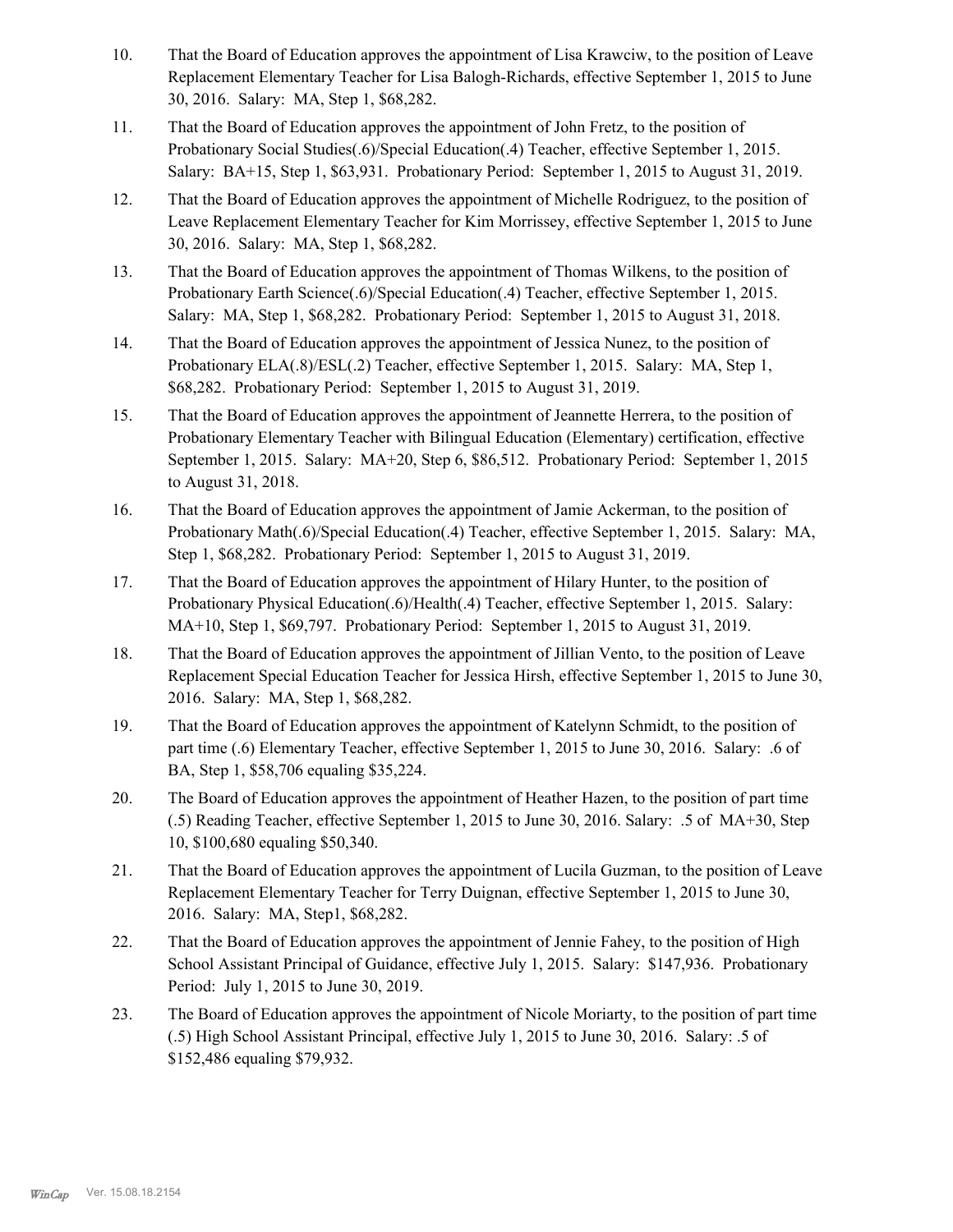- That the Board of Education approves the appointment of Megan Lamantia, to the position of part time (.5)Pre-K teacher, effective September 1, 2015 to June 30, 2016. Salary: .5 of 42,210 equaling \$21,105. 24.
- Appointment(S) Sub Teacher per diem The Board of Education accepts the following individual(s) as Per Diem Substitute Teacher(s) for the current school year, at a daily rate of \$100.00 per day; and retirees at a daily rate of \$125.00 per day.: e. EMPLOYEE NAME EMPLOYEE CERTIFICATION 1. Katelynn R. Schmidt Early Childhood Ed(B-2), Childhood Ed(1-6) 2. Megan Lamantia Childhood Education (Grades 1-6) f. Appointment(S) Perm Sub That the Board of Education approves the appointment of Katelynn Schmidt, to the position of .4 Permanent Substitute Teacher at a daily rate of pay, \$40. 1. That the Board of Education approves the appointment of Megan Lamantia, to the position of Permanent Sub Teacher, effective October 1, 2015 to May 31, 2016. Salary: \$100 per day. 2. Appointment(S) Tenure That the Board of Education approve the recommendation of the Superintendent of Schools to appoint the following Teachers and/ or Administrators to tenure: g. EMPLOYEE NAME TENURE AREA EFFECTIVE DATE **SCHOOL** Nicole S. Moriarty School District Administrator 1. Nicole S. Moriarty School District 07/01/2015 Mineola High School Appointment(s) Coaches That the Board of Education approves the appointment of the following coaches for the current school year: h. POSITION EMPLOYEE NAME STEP STIPEND Strength & Conditioning Christopher Schacca \$7,344 Girls Varsity Basketball **Daniel Bailey** 1 57,344 Golf Coach James Hock 1 \$3,594 Appointment(S) Summer Music That the Board of Education approves a self funded Summer Music Program, (Salary, hourly summer wages are based on the MTA contractual rates): i. EMPLOYEE NAME STEP STIPEND 1. Music Teacher Kristin Frazer 3 \$68.31 2. Music Teacher Mark Bennett 3 3 \$68.31

| 3.                               | Music Teacher   | Brian Goldman     | 3 | \$68.31 |
|----------------------------------|-----------------|-------------------|---|---------|
| 4 <sub>1</sub>                   | Drama Teacher   | Sarah LaSorsa     |   | \$63.19 |
| 5.                               | Teacher-in-     | Aislinn Oliveri   |   | \$8.50  |
|                                  | Training        |                   |   |         |
| 6.                               | Student Worker  | Lauren Behan      |   | \$8.00  |
| $7_{\scriptscriptstyle{\ddots}}$ | Seasonal Worker | Theodore Bischoff |   | \$8.00  |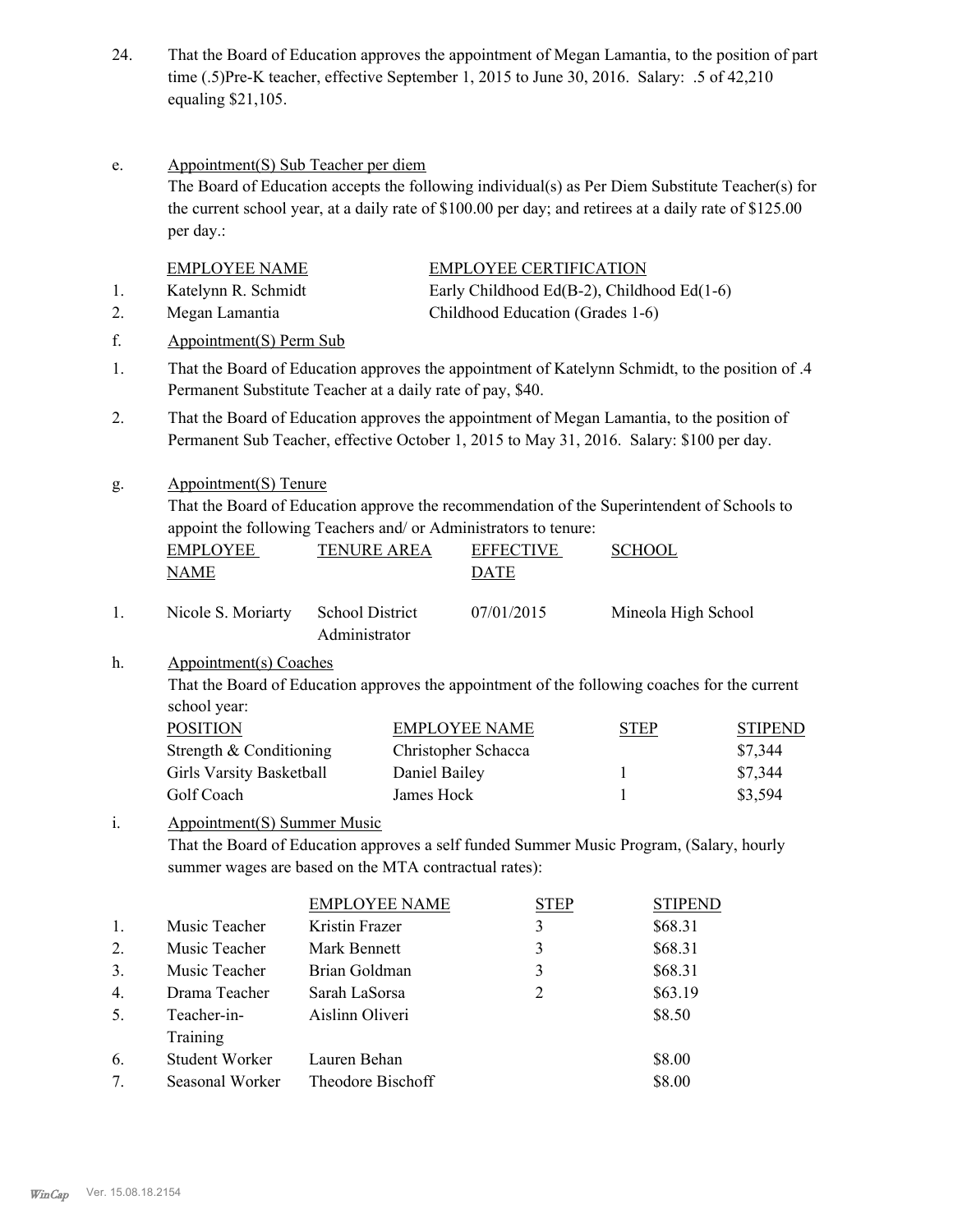# 3. **Instruction: Committee on Special Education**

# **2015-2016 Parent Members and Chairpersons for CSE/CPSE & 504 Members**

a. That the Board of education approves the following list of parent members and Chairpersons for Committees on Special education and Subcommittees on special education and 504 meetings for the 2015- 2016 school year:

# **Committee on Pre-School Education:**

Catherine Fishman- Director of Pupil Personnel Services Bridget C. Murphy- CSE/CPSE Chairperson Child's Parent Evaluator or Person Qualified to Interpret Evaluations Professional Appointed by the Nassau County Department of Mental Health Child's Special Education Teacher General Education teacher if the child is participating in the general education program

# **Parent Members:**

Erin Bertuccio AnnMarie Christy Eileen Conboy Cliff Datys Bridgid Gasiewski Nicole Park

### **District Committee on Special Education:**

Chairperson/Administrator: Catherine Fishman- Director of Pupil Personnel Services; or Bridget C. Murphy- CSE/CPSE Chairperson Child's Parent Evaluator or Person qualified to Interpret Evaluations Child's Special Education Teacher General Education Teacher if the child is participating in the general education program

# **School Psychologists:**

Dr. Sonia Azevedo Dr. Robert Drago Dr. Manuel Romero Dr. Patricio Romero Vanessa Lealand

### **Parent Members:**

Erin Bertuccio AnnMarie Christy Nicole Park Eileen Conboy Bidgid Gasiewski

### **School Physician:** Dr. Ronald Marino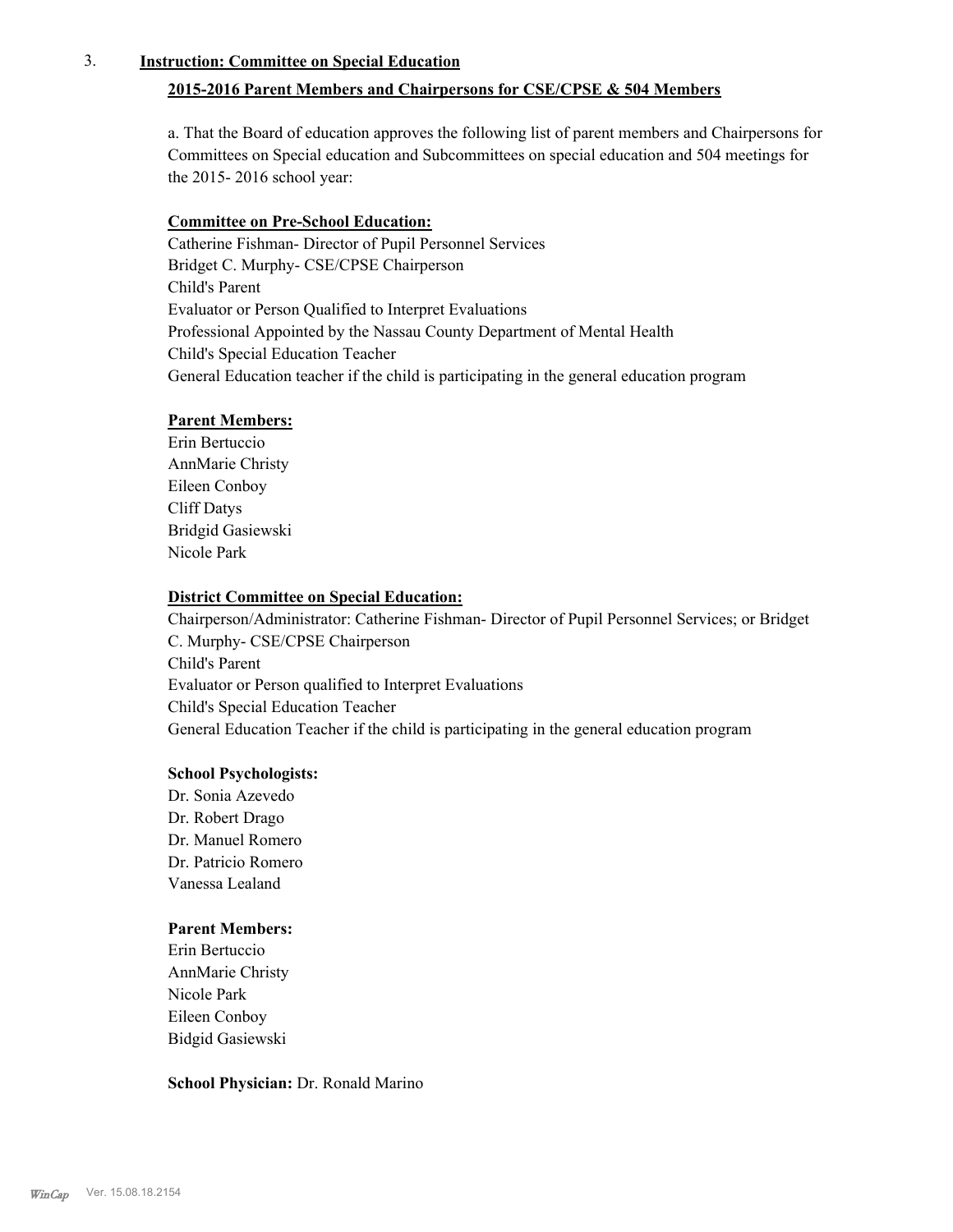**Committee on Special Education Sub-Committees:** Chairperson Child's Parent Evaluator or Person Qualified to Interpret Evaluations Child's Special Education Teacher General Education Teacher if the child participates in the General Education Program **Catherine Fishman and Bridget C. Murphy may chair all Subcommittees, as needed.**

**Jackson Avenue School Chairpersons:** Dr. Manuel Romero- Psychologist; or Dr. Janet Gonzalez- Principal

**Hampton Street Chairpersons:** Dr. Robert Drago- Psychologist; or Devra Small- Principal

**Meadow Drive Chairpersons:** Vanessa Lealand- Psychologist; or Dr. SueCaryl Fleischmann-Principal

**Middle School Chairpersons:** Dr. Sonial Azevedo- Psychologist; or Matthew Gaven- Principal

**High School Chairpersons:** Dr. Patricio Romero- Psychologist; or Larry Puccio- Assistant Principal

**Surrogate Parents:** To Be Determined

# **Impartial Hearing Officers:**

The list of Impartial Hearing Officers as maintained on the NYSED Impartial Hearing Officers Reporting Systems Website.

b. That the Baord of Education approves the appointment of the following Chairpersons of the Mineola School District's Section 504 Review Teams for the 2015- 2016 school year:

# **504 Chairpersons:**

# **District -wide:**

Catherine Fishman- Director of Pupil Personnel Services; Bridget Murphy- CSE/CPSE Chairperson **Hampton Street:** Dr. Robert Drago- Psychologist; or Devra Small- Principal **Meadow Drive:**

Vanessa Lealand- Psychologist;or Dr. SueCaryl Fleischmann- Principal

# **Jackson Avenue:**

Dr. Manuel Romero- Psychologist; or Dr. Janet Gonzalez- Principal

# **Middle School:**

Dr. Sonia Azevedo- Psychologist; or Matthew Gaven- Principal **High School:**

Dr. Patricio Romero- Psychologist; or Larry Puccio- Assistant Principal

# 4. **Instruction: Contracted**

a. That the Board of Education approves a contract for Communication Services between Syntax Communications and the Mineola UFSD for the 2015- 2016 school year.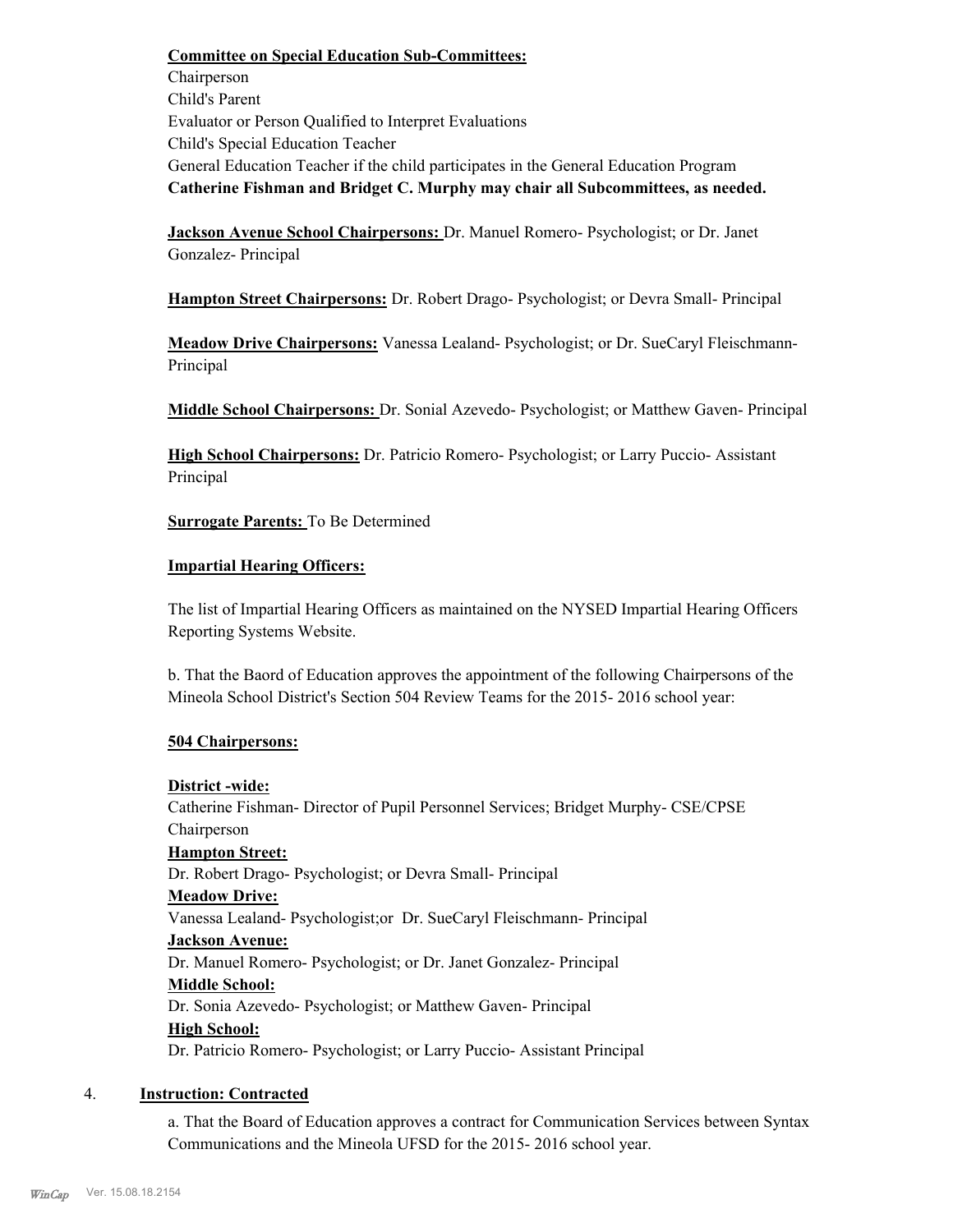b. That the Board of Education approves the Individual Related Services Provider agreement between Carol A. Sullivan, M.S. CCC and the Mineola UFSD for the 2015- 2016 school year.

c. That the Board of Education approves the Instructional Services contract between the Center for Developmental Disabilities and the Mineola UFSD for the 2015- 2016 school year.

d. That the Board of Education approves the contract for Summer Related Services between All Island Kids Theray, LLC and the Mineola UFSD for the 2015- 2016 school year.

e. That the Board of Education approves the Related Services contract between All Island Kids therapy, LLC and the Mineola UFSD for the 2015- 2016 school year.

f. That the Board of Education approves the Related Services Agreement between Access 7 Services, Inc. and the Mineola UFSD for the 2015- 2016 school year.

g. That the Board of Education approves Related Services Agreement between All About Kids Evaluations 7 Therapy Services and the Mineola UFSD for the 2015- 2016 school year.

h. That the Board of Education approves the Related Services Agreement between Gayle E. Kligman Therapeutic Resources and the Mineola UFSD for the 2015- 2016 school year.

i. That the Board of Education approves the Related Services Contract between MKSA, LLC and the Mineola UFSD for the 2015- 2016 school year.

j. That the Board of Education approves the contract between the Mineola UFSD and the Labor Education and Community Service Agency, Inc. (LECSA), an employee assistance program, for the 2015- 2016 school year.

# 5. **Civil Service**

- a. Appointments
- That the Board of Education approve the appointment of Monica Pastoressa, to the position of full time Bi-lingual Liasion effective July 1, 2015. Salary will be \$48,782 on Step 3. 1.
- That the Board of Education approve the appointment of Anthony N. Coraci, to the position of Seasonal Cleaner, effective July 6, 2015. Salary will be \$8.00 per hour. 2.
- That the Board of Education approve the appointment of Karen Dombeck, to the position of part time Bus Attendant, effective July 13, 2015, through August 21, 2015. Salary will be \$39.38 per hour on Step 25. 3.
- That the Board of Education approve the appointment of Melanie Reif, to the position of Teacher Aide, from Greeter, in the Summer Special Ed Program, effective July 1, 2015. Salary will be \$24.02 on Step 19. 4.
- That the Board of Education approve the following Summer Cleaners, effective July 6, 2015 through August 21, 2015, at a salary of \$8.00 per hour: 5.

Jack Casolani Matthew Kosowski Richard Lucchesi

- That the Board of Education approve the appointment of Gloria Romero, to the position of part time Teacher Aide for the Tech Department, effective July 1, 2015 through August 31, 2015. Salary is \$14.16 per hour on Step 2. 6.
- b. Resignation(s)
- That the Board of Education accepts, with regret, the resignation for the purpose of retirement, of Patricia Carlo-Castaldo, 12 month Bus Driver, effective July 17, 2015. 1.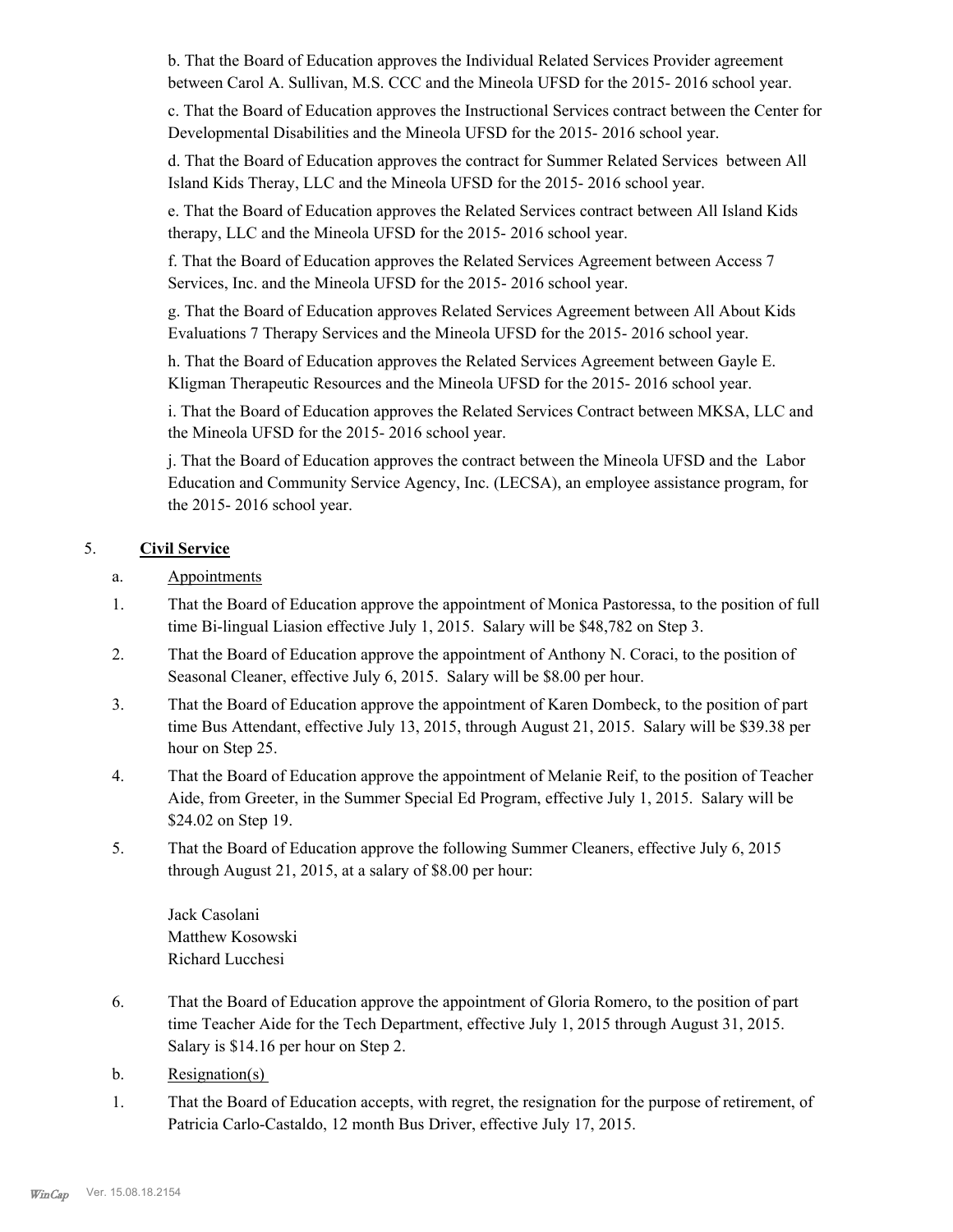Appointment(S) Summer Special Ed Teacher Aides That the Board of Education approves the following staff members for the Summer Special Education Program: c. POSITION EMPLOYEE NAME SALARY EFFECTIVE 1. Greeter/Monitor Donna Babich \$13.21 07/01/2015 2. Teacher Aide Sub Marisse Hargrove \$13.74 07/01/2015 Reg Prof Nurse Sub 3. Celeste C. Cirigliano \$125.00 07/01/2015 4. Reg. Prof. Nurse Jason Cohen \$35.02 07/01/2015

# 6. **Business/Finance: Contract Approvals**

a. That the Board of Education approves the 2nd year renewal of the Security Agreement between the Lawrence Security Group Inc. and the Mineola UFSD for the 2015- 2016 school year.

# 7. **Other**

a. That the Board of Education approves the new School Breakfast and Lunch rates for the 2015- 2016 school year:

Breakfast- Elementary : \$1.20 and MS/HS: \$1.50 Lunch- Elementary: \$1.80 and MS/HS: \$2.00

### Employee Agreements

b. That the Board of Education hereby authorizes the Board president to execute employee agreements with the following individuals, the terms of which have been reviewed by the Board in executive session, effective July 1, 2015:

- 1. Andrea Paggi- District Clerk
- 2. William Gilberg- Assistant Supervisor of Transportation
- 3. Daniel C. Romano- Director of School Facilities and Operations
- 4. Elizabeth Rainha-Freitas- Administrative Assistant II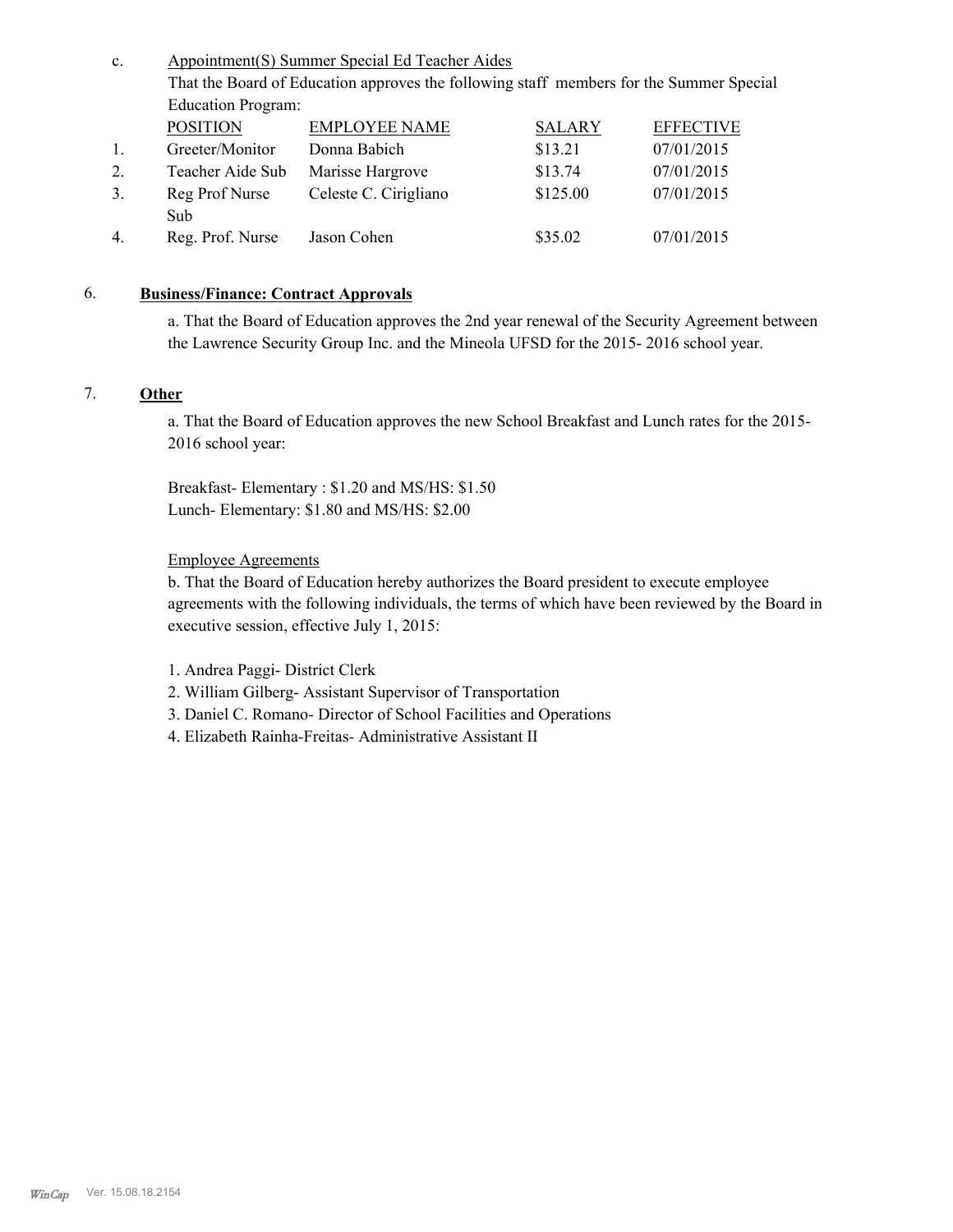# **Walk-On Agenda Items:**

There are three Walk-On agenda items this evening which were all made available on the information table for the public.

# **Awarding of Bid**

 **RESOLUTION # 7 - BE IT RESOLVED** that the Board of Education of the Mineola Union Free School District approves the award of **Contract "W-CS"**: Window Construction at Cross Street E.S., bid opened June 25, 2015 to the lowest responsible bidder meeting specifications, Arrow Steel Window Corp. of East Farmingdale, NY, for a total contract price of \$674,000.00.

**Motion:** Margaret Ballantyne **Second:** Brian Widman

Discussion: The Superintendent stated that this was one of the items that was originally over bid due to errors made by the architect. A transfer has been made to capital in the amount of \$1.3 million. Dr. Nagler stated that they were very happy with all of the numbers that were received and the total of all of the contracts to be awarded totals: \$1.2 million.

| Yes: | Brian Widman         | No: | None |
|------|----------------------|-----|------|
|      | Margaret Ballantyne  |     |      |
|      | Nicole Matzer        |     |      |
|      | Christine Napolitano |     |      |

**Passed:** Yes

# **Awarding of Bid**

 **RESOLUTION # 8 - BE IT RESOLVED** that the Board of Education of the Mineola Union Free School District approves the awarding of Contracts "G": General Construction at Cross Street E.S., Mineola High School, Jackson Avenue E.S., Mineola Middle School and Willis Avenue School, bids opened June 25, 2015 to the lowest responsible bidders meeting specifications:

**Contract G-CS**- A1 Construction Services Inc, Levittown, NY, in the amount of \$102,000.00.

**Contract G-HS**- Capitol Restoration Corp., North Bellmore, NY, in the amount of \$71,000.00.

**Contract G-JE**- Capitol Restoration Corp., North Bellmore, NY, in the amount of \$87,000.00.

**Contract G-MS**- Pella General Construction Corp., Franklin Square, NY, in the amount of \$122,000.00. **Contract G-WA**- Pella General Construction Corp., Franklin Square, NY, in the amount of \$152,000.00.

**Motion:** Margaret Ballantyne **Second:** Nicole Matzer

Discussion: It was explained that these bids are specifically for the masonry jobs at the various buildings.

| Yes: | Brian Widman        | No: | None |
|------|---------------------|-----|------|
|      | Margaret Ballantyne |     |      |
|      | Nicole Matzer       |     |      |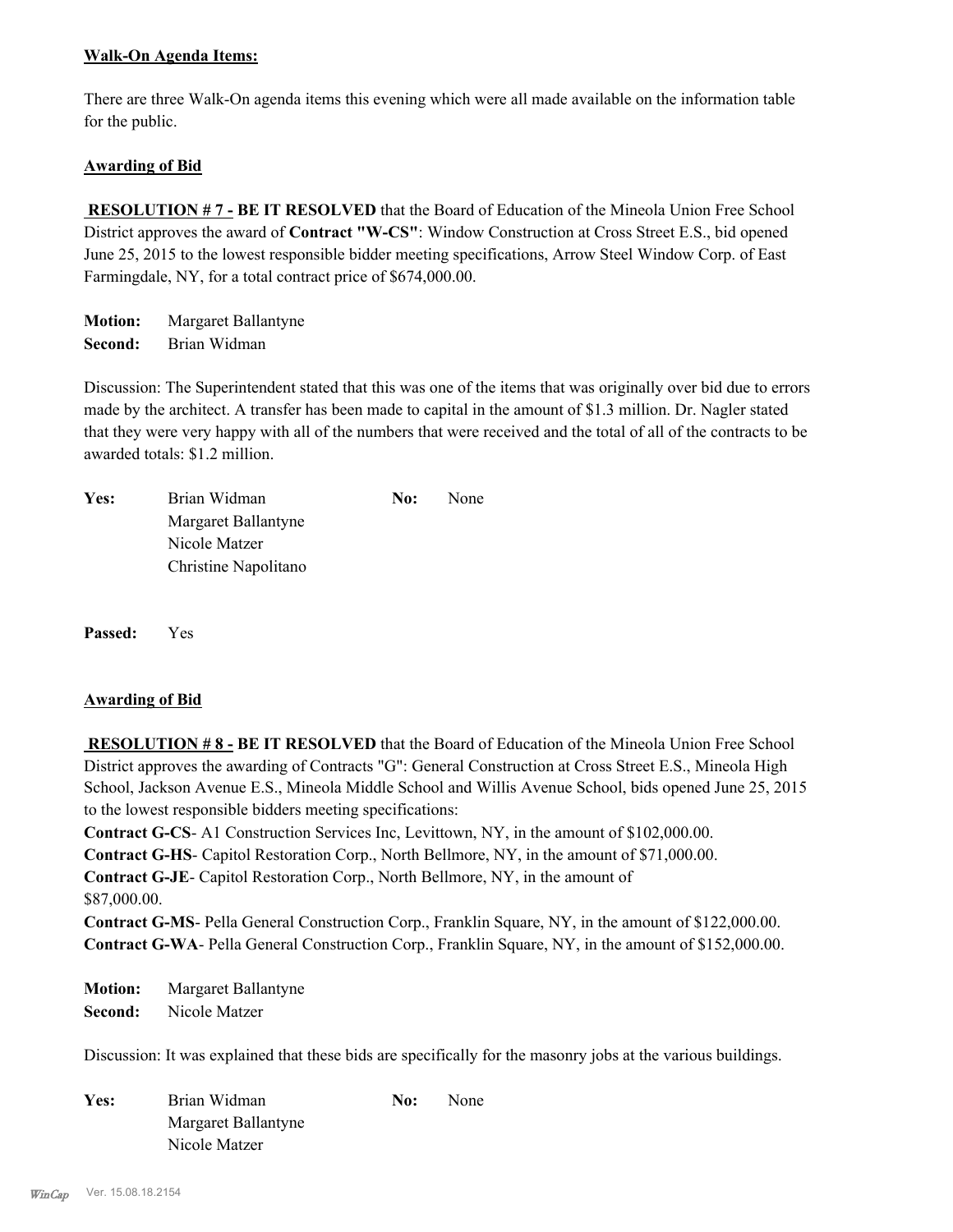## Christine Napolitano

# **Passed:** Yes

There is one final Walk-on Agenda item this evening.

# **Execute an Agreement**

**RESOLUTION # 9- Be it Resolved** that the Board of Education hereby approves and authorizes the Superintendent of Schools to execute an agreement with Sharon Macken dated July 1, 2015.

**Motion:** Margaret Ballantyne **Second:** Brian Widman

Discussion: The Superintendent stated that this formalizes a separation agreement.

| Yes: | Brian Widman         | No: | None |
|------|----------------------|-----|------|
|      | Margaret Ballantyne  |     |      |
|      | Nicole Matzer        |     |      |
|      | Christine Napolitano |     |      |

**Passed:** Yes

### **K. Superintendent's Report**

Superintendent of Schools' Reports for 7/1/15 Presentations:

No presentations this evening.

# Superintendent Comments

The Superintendent gave an update on the Demographic Study. Dr. Nagler stated that he has received one proposal to conduct the study and is awaiting two more. He would like for the District to complete its own study and get some of our own numbers.

# **L. Public Comments**

Ms. Napolitano opened the floor to public comment, however there were none this evening.